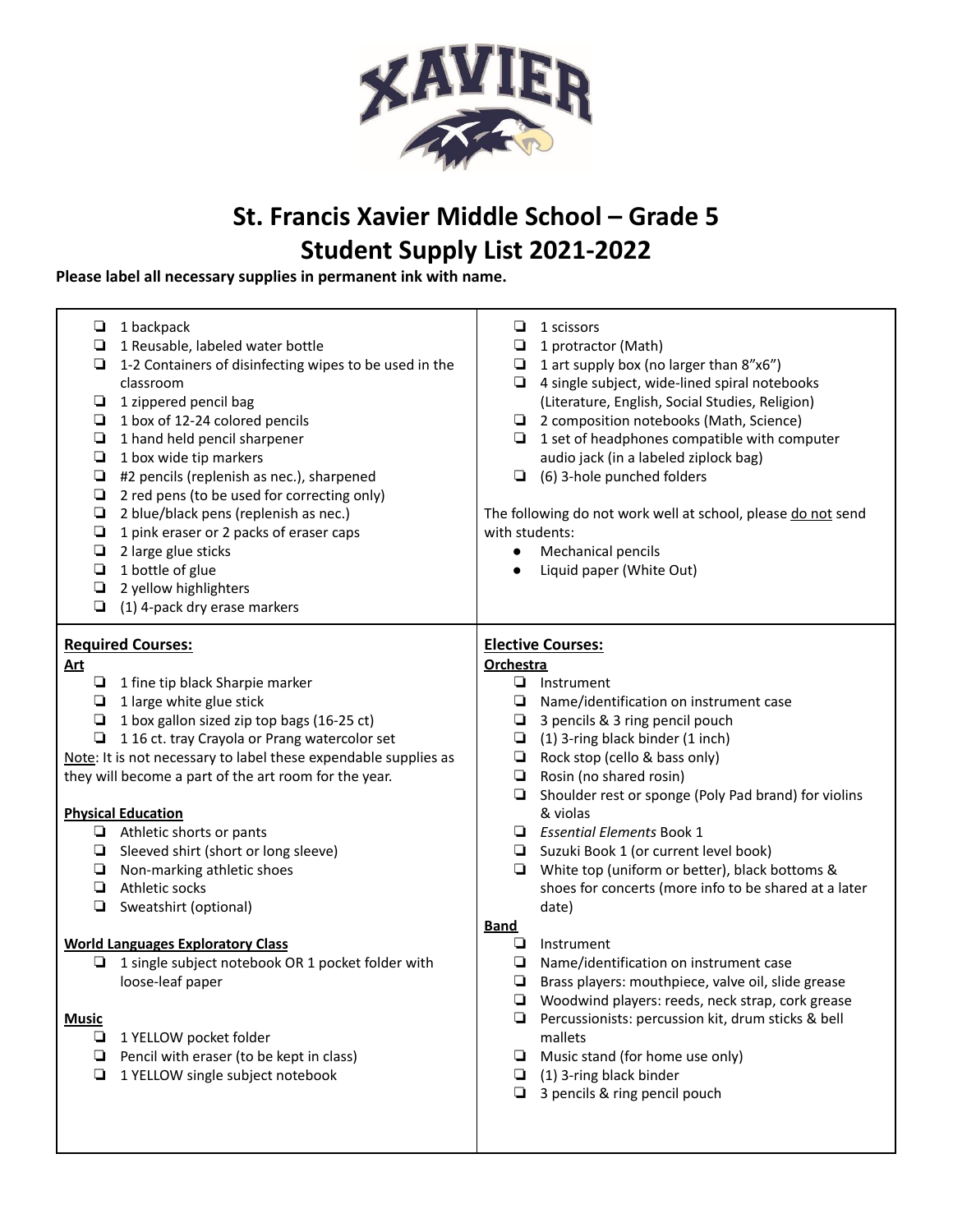

# **St. Francis Xavier Middle School – Grade 6 Student Supply List 2021-2022**

# **Please label all necessary supplies in permanent ink with name.**

| ❏<br>❏<br>❏<br>❏<br>❏<br>❏<br>❏<br>❏<br>❏<br>❏<br>❏ | <b>General Core Courses:</b><br>1 backpack<br>1 reusable, labeled water bottle<br>1-2 containers of disinfecting wipes to be used in the<br>classroom<br>2 red pens (to be used for correcting only)<br>2 blue/black pens (replenish as nec.)<br>1 pencil bag<br>1 pack of 100 (3x5) lined note cards<br>2 large glue sticks<br>(1) 4-pack dry erase markers (black)<br>1 art supply box (8x12)<br>3 rolls of Scotch tape | ❏<br>❏<br>❏<br>❏<br>□<br>┕<br>❏<br>❏<br>❏ | <b>General Core Courses:</b><br>#2 pencils (replenish as nec.)<br>6 highlighters (pink, orange, yellow, green, blue, purple)<br>1 package markers<br>1 Trapper Keeper and 6 folders OR (1) 13 pocket<br>expandable folder<br>7 single subject wide-lined spiral notebooks<br>4 composition notebooks (2 Science & 2 Lang. Arts)<br>1 inexpensive scientific calculator<br>1 set of headphones compatible with computer<br>audio jack<br>1 pair of safety goggles or \$4.00 to purchase (will be<br>used in 6th, 7th & 8th grades) |  |  |
|-----------------------------------------------------|---------------------------------------------------------------------------------------------------------------------------------------------------------------------------------------------------------------------------------------------------------------------------------------------------------------------------------------------------------------------------------------------------------------------------|-------------------------------------------|-----------------------------------------------------------------------------------------------------------------------------------------------------------------------------------------------------------------------------------------------------------------------------------------------------------------------------------------------------------------------------------------------------------------------------------------------------------------------------------------------------------------------------------|--|--|
|                                                     | <b>Required Courses:</b>                                                                                                                                                                                                                                                                                                                                                                                                  | <b>Elective Courses:</b>                  |                                                                                                                                                                                                                                                                                                                                                                                                                                                                                                                                   |  |  |
| <u>Art</u>                                          |                                                                                                                                                                                                                                                                                                                                                                                                                           | <b>General Music</b>                      |                                                                                                                                                                                                                                                                                                                                                                                                                                                                                                                                   |  |  |
|                                                     | $\Box$ 1 Sharpie fine tip marker                                                                                                                                                                                                                                                                                                                                                                                          |                                           | $\Box$ 1 RED pocket folder                                                                                                                                                                                                                                                                                                                                                                                                                                                                                                        |  |  |
| ❏                                                   | 1 Sharpie ultra-fine tip marker                                                                                                                                                                                                                                                                                                                                                                                           | ❏                                         | Pencil with eraser (to be kept in class)                                                                                                                                                                                                                                                                                                                                                                                                                                                                                          |  |  |
| ❏                                                   | 1 Sharpie chisel tip marker                                                                                                                                                                                                                                                                                                                                                                                               | ❏                                         | 1 RED single subject notebook                                                                                                                                                                                                                                                                                                                                                                                                                                                                                                     |  |  |
| ❏                                                   | 1 adult scissors                                                                                                                                                                                                                                                                                                                                                                                                          | <b>Choir</b>                              |                                                                                                                                                                                                                                                                                                                                                                                                                                                                                                                                   |  |  |
| ◘                                                   | 1 set Pentel brand oil pastels (24-36)                                                                                                                                                                                                                                                                                                                                                                                    |                                           | $\Box$ 1 pocket folder                                                                                                                                                                                                                                                                                                                                                                                                                                                                                                            |  |  |
| ◘                                                   | 1 bottle Elmer's glue (no glue sticks)                                                                                                                                                                                                                                                                                                                                                                                    |                                           | $\Box$ Pencil with eraser (to be kept in class)                                                                                                                                                                                                                                                                                                                                                                                                                                                                                   |  |  |
| ◘<br>❏                                              | 1 box 24 count colored pencils<br>Stretch/kneaded eraser                                                                                                                                                                                                                                                                                                                                                                  | ❏<br>Orchestra                            | 1 single subject notebook                                                                                                                                                                                                                                                                                                                                                                                                                                                                                                         |  |  |
| Ч                                                   | Ebony brand drawing pencil                                                                                                                                                                                                                                                                                                                                                                                                | ⊔                                         | Instrument                                                                                                                                                                                                                                                                                                                                                                                                                                                                                                                        |  |  |
| ❏                                                   | Handheld pencil sharpener                                                                                                                                                                                                                                                                                                                                                                                                 |                                           | $\Box$ Name/identification on instrument case                                                                                                                                                                                                                                                                                                                                                                                                                                                                                     |  |  |
| ❏                                                   | Sketchbook (8x11 or larger, unlined)                                                                                                                                                                                                                                                                                                                                                                                      |                                           | $\Box$ 3 pencils & 3 ring pencil pouch                                                                                                                                                                                                                                                                                                                                                                                                                                                                                            |  |  |
| ❏                                                   | Optional: paint shirt                                                                                                                                                                                                                                                                                                                                                                                                     |                                           | $\Box$ (1) 3-ring black binder (1 inch)                                                                                                                                                                                                                                                                                                                                                                                                                                                                                           |  |  |
|                                                     |                                                                                                                                                                                                                                                                                                                                                                                                                           | $\Box$                                    | Rock stop (cello & bass only)                                                                                                                                                                                                                                                                                                                                                                                                                                                                                                     |  |  |
|                                                     | <b>Physical Education</b>                                                                                                                                                                                                                                                                                                                                                                                                 | ❏                                         | Rosin (cannot be shared)                                                                                                                                                                                                                                                                                                                                                                                                                                                                                                          |  |  |
|                                                     | $\Box$ Athletic shorts or athletic pants                                                                                                                                                                                                                                                                                                                                                                                  | ⊔                                         | Shoulder rest or sponge (Poly Pad brand) for violins                                                                                                                                                                                                                                                                                                                                                                                                                                                                              |  |  |
|                                                     | $\Box$ Sleeved shirt (short or long sleeve)                                                                                                                                                                                                                                                                                                                                                                               |                                           | & violas                                                                                                                                                                                                                                                                                                                                                                                                                                                                                                                          |  |  |
| ⊔                                                   | Non-marking athletic shoes                                                                                                                                                                                                                                                                                                                                                                                                | ▫                                         | <b>Essential Elements Book 2</b>                                                                                                                                                                                                                                                                                                                                                                                                                                                                                                  |  |  |
| ▫                                                   | Athletic socks                                                                                                                                                                                                                                                                                                                                                                                                            | ⊔                                         | Suzuki Book (current level book)                                                                                                                                                                                                                                                                                                                                                                                                                                                                                                  |  |  |
| ❏                                                   | Sweatshirts are optional                                                                                                                                                                                                                                                                                                                                                                                                  | <b>Band</b>                               |                                                                                                                                                                                                                                                                                                                                                                                                                                                                                                                                   |  |  |
|                                                     |                                                                                                                                                                                                                                                                                                                                                                                                                           | ⊔                                         | Instrument / identification on instrument case                                                                                                                                                                                                                                                                                                                                                                                                                                                                                    |  |  |
|                                                     | <b>World Languages Exploratory Class</b>                                                                                                                                                                                                                                                                                                                                                                                  | ❏                                         | Standard of Excellence Book - current level                                                                                                                                                                                                                                                                                                                                                                                                                                                                                       |  |  |
| ❏                                                   | 1 pocket folder                                                                                                                                                                                                                                                                                                                                                                                                           | ⊔                                         | 6 pencils & pencil case                                                                                                                                                                                                                                                                                                                                                                                                                                                                                                           |  |  |
|                                                     |                                                                                                                                                                                                                                                                                                                                                                                                                           |                                           | Brass players: mouthpiece, valve oil, slide grease                                                                                                                                                                                                                                                                                                                                                                                                                                                                                |  |  |
|                                                     |                                                                                                                                                                                                                                                                                                                                                                                                                           | ▫                                         | Woodwind players: reeds, neck strap, cork grease,<br>swab                                                                                                                                                                                                                                                                                                                                                                                                                                                                         |  |  |
|                                                     |                                                                                                                                                                                                                                                                                                                                                                                                                           | ❏                                         | Percussionists: percussion kit, stick bag, snare drum                                                                                                                                                                                                                                                                                                                                                                                                                                                                             |  |  |
|                                                     |                                                                                                                                                                                                                                                                                                                                                                                                                           |                                           | sticks, bell mallets.                                                                                                                                                                                                                                                                                                                                                                                                                                                                                                             |  |  |
|                                                     |                                                                                                                                                                                                                                                                                                                                                                                                                           | ❏                                         | Music stand (for home use only)                                                                                                                                                                                                                                                                                                                                                                                                                                                                                                   |  |  |
|                                                     |                                                                                                                                                                                                                                                                                                                                                                                                                           |                                           |                                                                                                                                                                                                                                                                                                                                                                                                                                                                                                                                   |  |  |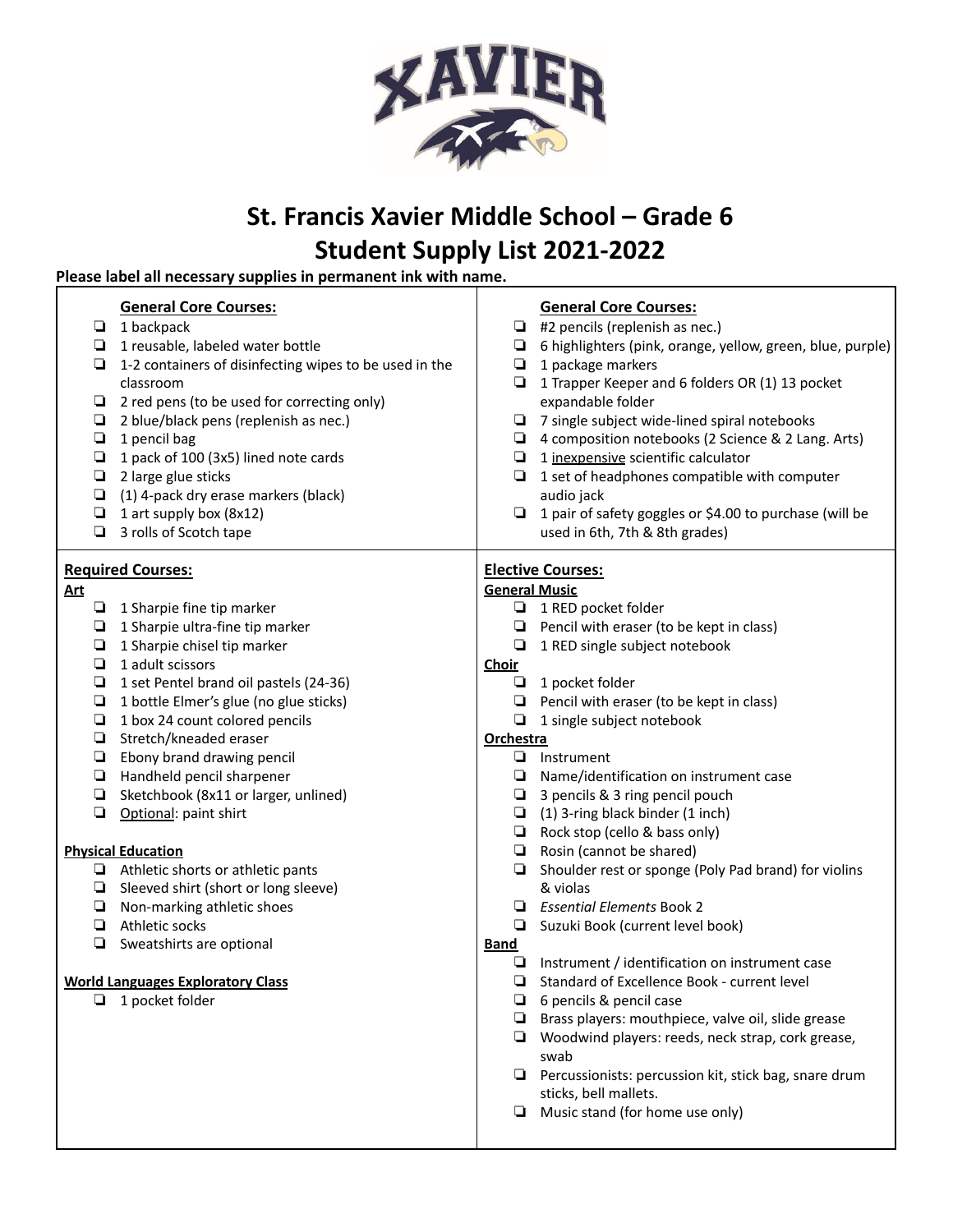

# **St. Francis Xavier Middle School – Grade 7 Student Supply List 2021-2022**

Folders, notebooks and binders should be labeled by subject. Please label all necessary supplies in permanent ink with name.

| ⊔<br>⊔<br>⊔<br>⊔<br>⊔<br>❏ | 1 backpack<br>1 reusable, labeled water bottle<br>1-2 containers of disinfecting wipes to<br>be used in the classroom<br>1 box colored pencils (24 count)<br>2 blue/black pens (replenish as nec.)<br>2 red pens (to be used for correcting<br>only)<br>#2 pencils/mechanical (replenish as | ❏<br>❏<br>❏<br>❏<br>❏<br>❏ | (1) 13-pocket accordion folder OR 6<br>pocket folders<br>3 solid color single subject notebooks<br>(w/ sturdy cover)<br>(1) 3-subject notebook (Math)<br>2 composition notebooks (Science)<br>1 composition notebook (Mrs. Rippl's<br>LA class only)<br>1 package of (3x5) note cards | u<br>⊔<br>⊔<br>⊔<br>⊔<br>⊔<br>⊔<br>⊔ | 2 highlighters (2 different colors)<br>1 roll of Scotch tape<br>1 small glue stick<br>(1) 12-inch ruler (standard & metric)<br>1 scissors<br>1 inexpensive scientific calculator<br>1 supply box or bag (not larger than<br>8x12)<br>1 set of headphones compatible with |
|----------------------------|---------------------------------------------------------------------------------------------------------------------------------------------------------------------------------------------------------------------------------------------------------------------------------------------|----------------------------|---------------------------------------------------------------------------------------------------------------------------------------------------------------------------------------------------------------------------------------------------------------------------------------|--------------------------------------|--------------------------------------------------------------------------------------------------------------------------------------------------------------------------------------------------------------------------------------------------------------------------|
| ⊔<br>┙                     | nec.)<br>1 large eraser<br>1 hand held pencil sharpener                                                                                                                                                                                                                                     | ⊔<br>⊔                     | 1 pair of safety goggles or \$4.00 to<br>purchase (will be used in 6th, 7th &<br>8th grades)<br>(1) 4-pack dry erase markers                                                                                                                                                          | ⊔                                    | computer audio jack<br>2 packages colored markers (1 fine<br>tip, 1 wide tip)                                                                                                                                                                                            |

# *Art*

- ❏ 4 permanent Sharpie markers (1 fine tip, 2 ultra-fine tip, 1 chisel tip)
- ❏ 1 bottle Elmer's glue (no glue sticks)
- ❏ Sketchbook (8x11 or larger, unlined)
- ❏ Optional: Paint smock, Ebony brand drawing pencil, kneaded eraser

# *Band*

- ❏ Instrument
- ❏ Name/identification on instrument case
- ❏ Please **click [here](https://docs.google.com/document/d/152romiDI1B6jwomadqwqWpYdg1k9CKWQEI5tuCFSwfo/edit)** for supplies needed for each instrument.

# **Elective/Encore Classes**

# *Orchestra*

- ❏ Instrument
- ❏ Name/identification on instrument case
- ❏ (1) 3-ring black binder
- ❏ 1 spiral notebook
- ❏ Rock stop (cello & bass only)
- ❏ Rosin
- ❏ Suzuki book (level to be determined)

# *Choir*

- ❏ 1 GREEN pocket folder
- ❏ Pencil with eraser (to be kept in class)
- ❏ 1 GREEN single subject notebook

#### **World Languages**

- ❏ 1 spiral notebook
- ❏ (1) 1-inch binder
- ❏ 2 packs of (3x5) lined notecards (for Spanish only)

#### **Health**

❏ 1 single subject notebook

#### *Physical Education*

- ❏ Athletic shorts or athletic pants
- ❏ Sleeved shirt (short or long sleeve)
- ❏ Non-marking athletic shoes
- ❏ Athletic socks
- ❏ Sweatshirts are optional

#### *All the Write Stuff*

❏ 1 single subject notebook

# *Discovering Latin America*

- ❏ 1 pocket folder
- ❏ 1 single subject notebook

#### *Mythology*

- ❏ 1 pocket folder
- ❏ 1 single subject notebook

#### *Songwriting and Composition*

❏ 1 single subject notebook

#### *God's Green Earth*

❏ 1 single subject notebook